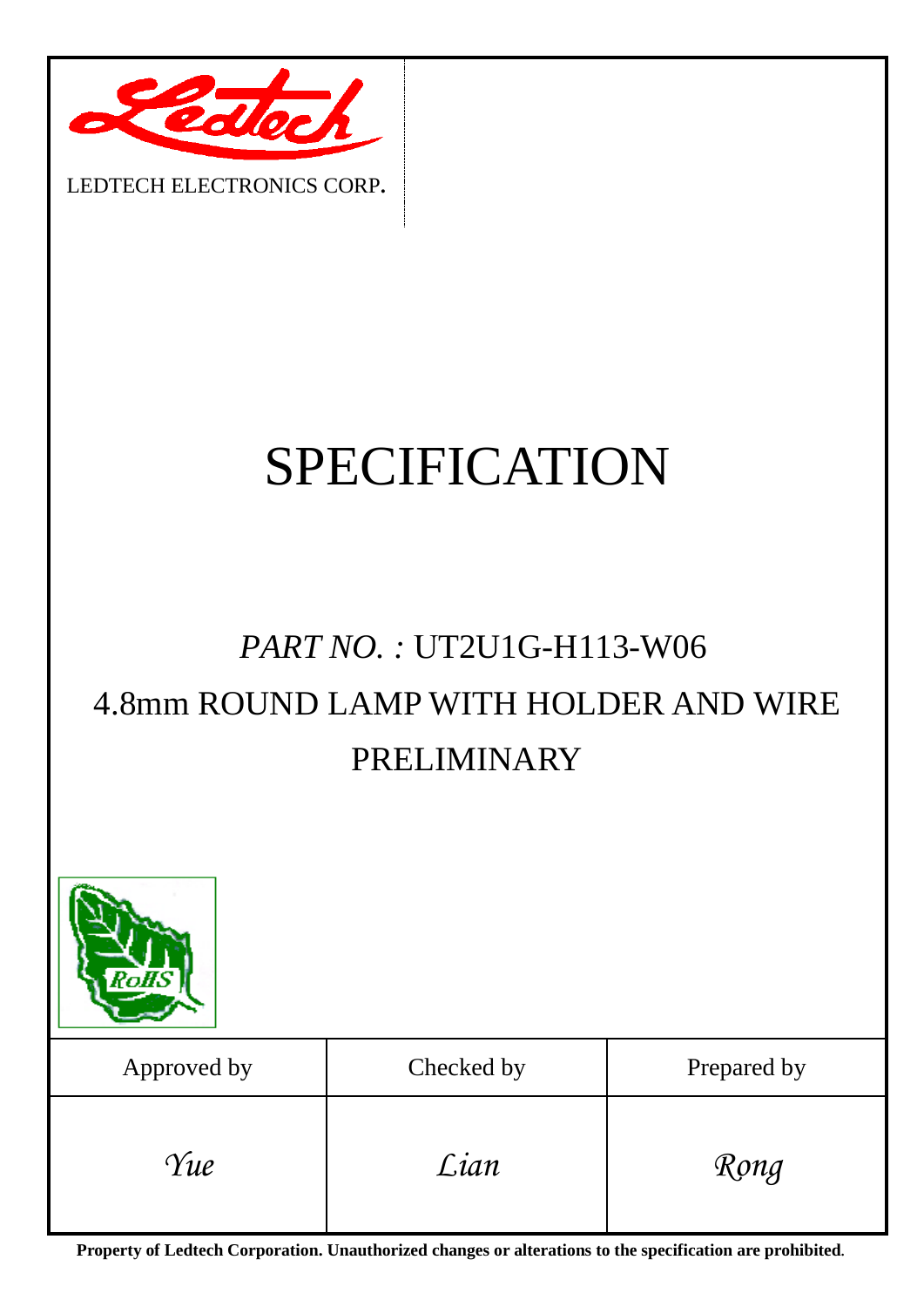

#### U**T2U1G-H113-W06** 4.8mm ROUND LAMP WITH HOLDER AND WIRE

#### **Package Dimensions**



Notes:

- 1. All dimensions are in millimeters.
- 2. Tolerance is ±0.25mm unless otherwise noted.
- 3. The color of holder: Black.
- 4.The specification of wire:#1007 26AWG

#### **Description**

| Part No.        | LED Chip |                       |                |
|-----------------|----------|-----------------------|----------------|
|                 | Material | <b>Emitting Color</b> | Description    |
| UT2U1G-H113-W06 | GaP/GaP  | Green                 | Green Diffused |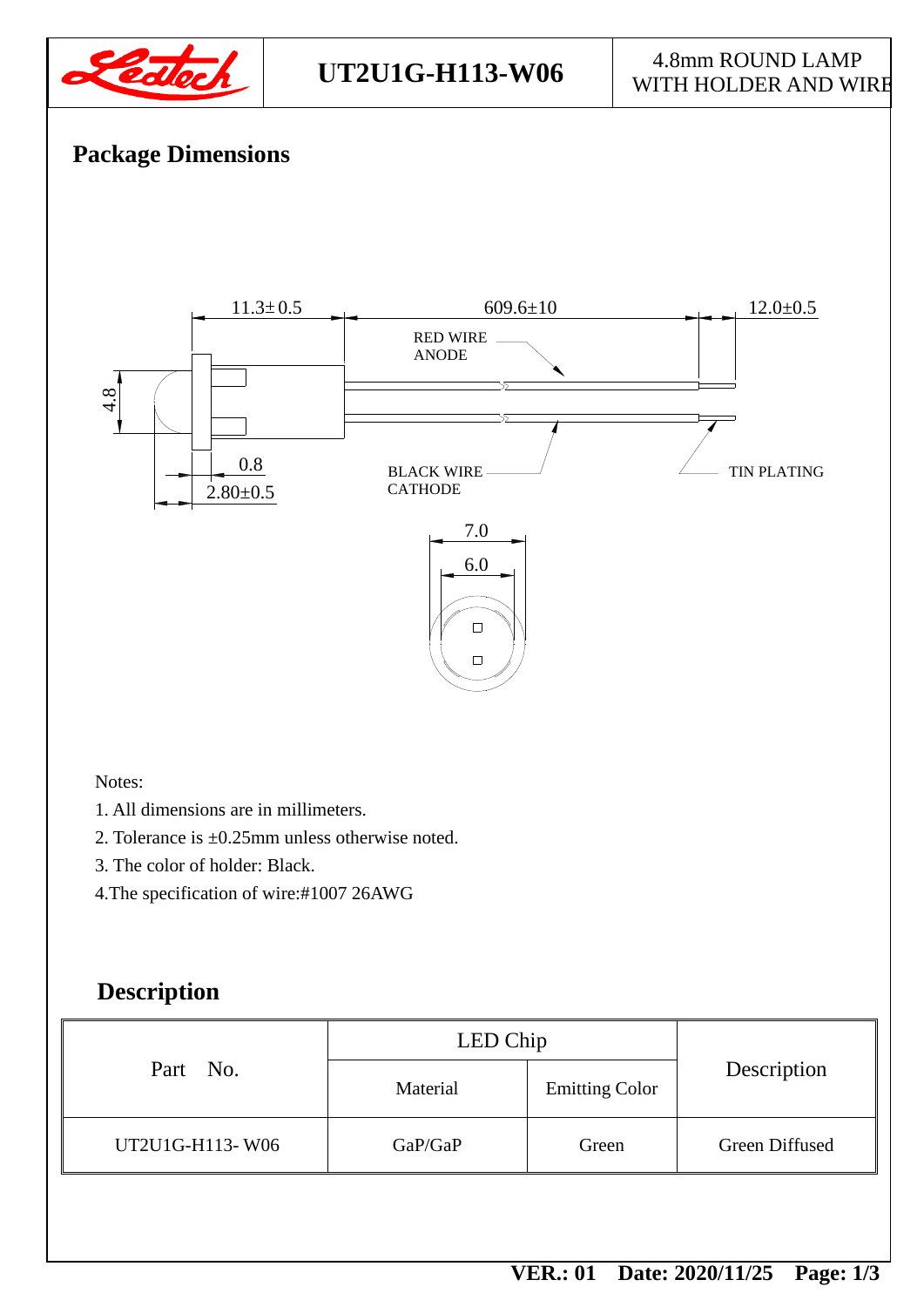

### **Absolute Maximum Ratings at Ta=25** ℃

| Parameter                                      | Symbol         | Rating                                                                             | Unit                |  |
|------------------------------------------------|----------------|------------------------------------------------------------------------------------|---------------------|--|
| <b>Power Dissipation</b>                       | P <sub>D</sub> | 360                                                                                | mW                  |  |
| Reverse Voltage                                | V <sub>R</sub> | 5                                                                                  | V                   |  |
| D.C. Forward Current                           | If             | 30                                                                                 | mA                  |  |
| Peak Current(1/10Duty duty,0.1ms Pulse Width.) | If $(Peak)$    | 100                                                                                | mA                  |  |
| <b>Operating Temperature Range</b>             | Topr.          | $-25$ to $+85$                                                                     | $\int_{0}^{\infty}$ |  |
| <b>Storage Temperature Range</b>               | Tstg.          | $-40$ to $+100$                                                                    | $\int_{0}^{\infty}$ |  |
| Soldering Temperature (1.6mm from body)        | <b>Tsol</b>    | Dip Soldering: $260^{\circ}$ for 5sec.<br>Hand Soldering: $350^{\circ}$ for 3 sec. |                     |  |

#### **Electrical and Optical Characteristics:**

| Parameter               | Symbol         | Condition | Min. | Typ. | Max. | Unit    |
|-------------------------|----------------|-----------|------|------|------|---------|
| Luminous Intensity      | Iv             | $Vf=12V$  | 5.0  | 8.0  |      | mcd     |
| Forward Current         | If             | $Vf=12V$  |      | 12.5 |      | mA      |
| Peak Wavelength         | $\lambda p$    | $Vf=12V$  |      | 567  |      | nm      |
| Dominant Wavelength     | $\lambda$ d    | $Vf=12V$  |      | 572  |      | nm      |
| <b>Reverse Current</b>  | Ir             | $Vr=5V$   |      |      | 10   | $\mu$ A |
| <b>Viewing Angle</b>    | $2 \theta$ 1/2 | $Vf=12V$  |      | 40   |      | deg     |
| Spectrum Line Halfwidth | Δλ             | $Vf=12V$  |      | 30   |      | nm      |

Note:The datas come from the SPEC. of UT6421-81-R801